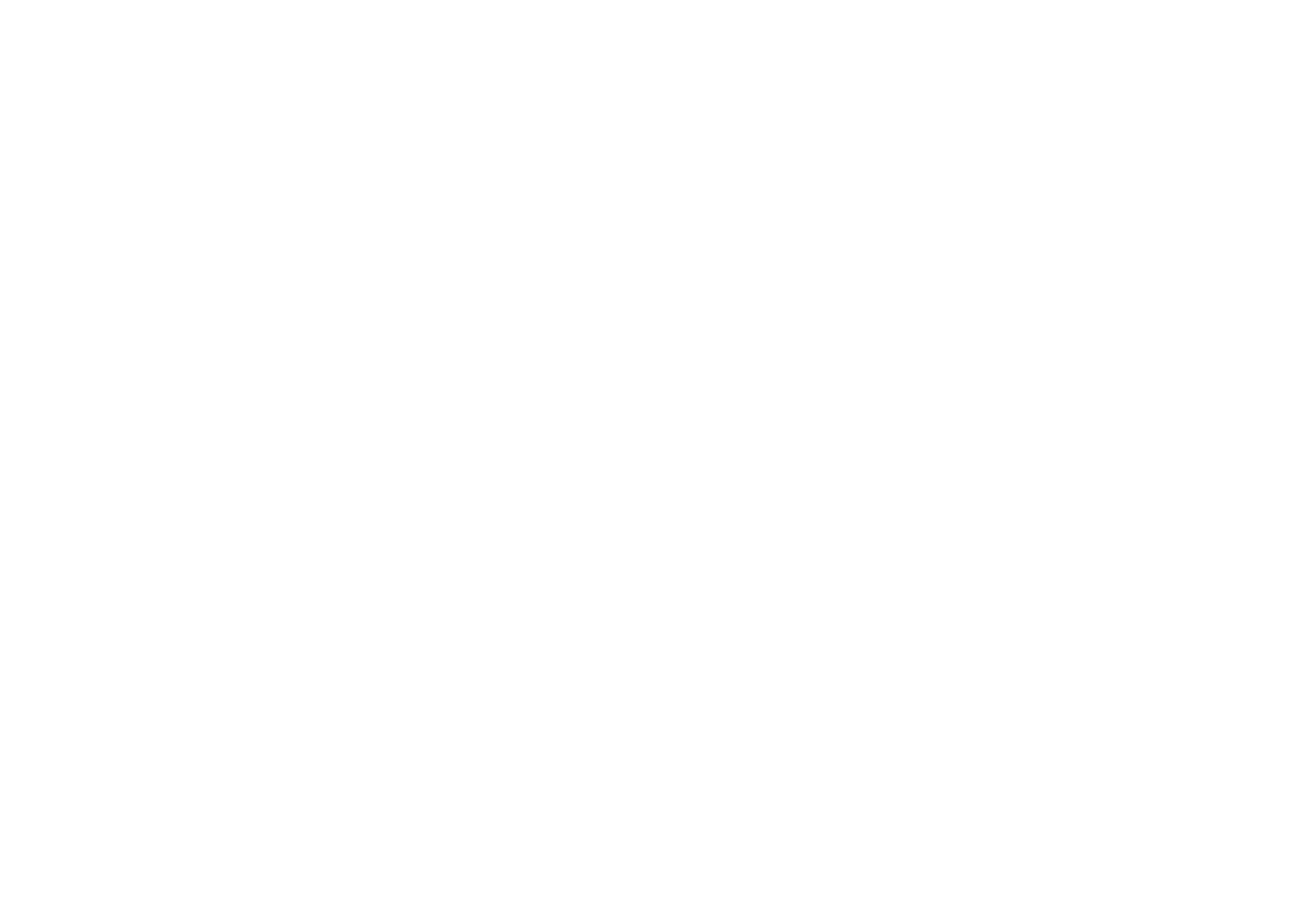# **1. HIMNO OFICIAL DE LA MARATÓN DE LA DIVINA MISERICORDIA**

¡OH, SEÑOR JESÚS! SIGO TUS PASOS HASTA EL CIELO UNO MI CORAZÓN A TU CORAZÓN CAMINO JUNTO A TI POR EL PLAN DE AMOR Y LAS ALMAS SERÁN LIBERADAS DE TODO DOLOR

ABRO MI CORAZÓN PARA DIOS ESCUCHO TUS PALABRAS CON DEVOCIÓN Y CUMPLO CON EL LLAMADO DE TU ETERNA VOZ

SOY UN SER ORANTE POR TODA LA ETERNIDAD ORO LA CORONILLA CON EL CORAZÓN Y LA HUMANIDAD RECIBE TU MISERICORDIA Y TU PIEDAD

¡VEN, VEN, VEN, CRISTO VEN HACIA AQUÍ! ¡VEN, VEN MAESTRO DEL AMOR! PORQUE JUNTOS VIVIREMOS LA MARATÓN DE LA ORACIÓN LA MARATÓN DEL PERDÓN DE LA REDENCIÓN

¡MISERICORDIA, MISERICORDIA MISERICORDIA! ¡MISERICORDIA, MISERICORDIA MISERICORDIA!

ES NUESTRA ETERNA ASPIRACIÓN DIVINA MISERICORDIA ES NUESTRA GRAN MISIÓN Y EN CRISTO ALCANZAREMOS LA SALVACIÓN Y EN CRISTO ALCANZAREMOS LA SALVACIÓN

# **1. OFFICIAL HYMN OF THE MARATHON OF DIVINE MERCY**

JESUS, O MY LORD I FOLLOW YOUR STEPS TO HEAVEN I UNITE MY HEART TO YOUR SACRED HEART I WALK TOGETHER WITH YOU FOR THE PLAN OF LOVE AND SOULS WILL BE LIBERATED FROM EVERY PAIN

I OPEN MY HEART TO GOD I LISTEN TO YOUR WORDS WITH DEVOTION AND I CARRY OUT THE CALL OF YOUR ETERNAL VOICE

I AM A PRAYING BEING FOR ALL ETERNITY I PRAY THE CHAPLET OF MERCY WITH HEART AND HUMANITY RECEIVES YOUR MERCY AND YOUR PITY

COME, COME, COME CHRIST COME OVER HERE COME, COME, COME MASTER OF LOVE CAUSE TOGETHER WE SHALL LIVE THE MARATHON OF PRAYER THE MARATHON OF FORGIVENESS OF REDEMPTION MERCY, MERCY, MERCY **MERCY** 

MERCY, MERCY, MERCY **MERCY** IS OUR ETERNAL ASPIRATION DIVINE MERCY IS OUR GREAT MISSION AND IN CHRIST WE SHALL FIND SALVATION AND IN CHRIST WE SHALL FIND SALVATION

# **21. CRISTO JESÚS ES NUESTRA LUZ**

CRISTO JESÚS ES NUESTRA LUZ NUESTRO AMOR, NUESTRA PAZ NUESTRA SALVACIÓN

# **23. SURRENDER TO YOU**

YOU'RE MY PATH YOU'RE MY TRUTH, MY LIFE YOU'RE MY POWER YOU'RE MY PEACE MY HOPE, MY HOPE

YOU'RE THE LIGHT IN MY LIFE EMBRACE ME WITH YOUR LOVE SHOW ME THE WAY TO YOUR HEART COME INTO MY HEART

 ETERNAL LOVE, ETERNAL LORD I NEED YOU ETERNAL LOVE, ETERNAL LORD I SURRENDER TO YOU

 JESUS CHRIST, I LOVE YOU JESUS CHRIST, I TRUST IN YOU

 ETERNAL LOVE, ETERNAL LORD I SURRENDER TO YOU

# **24. O MY LORD**

O, MY LORD I WANT TO LIVE IN YOUR MERCIFUL HEART O, MY LORD I WANT TO BE IN YOUR ETERNAL LIGHT I AM IN YOU AND YOU IN ME FOREVER

# **21. CHRIST JESUS IS OUR LIGHT**

CHRIST JESUS IS OUR LIGHT, OUR LOVE, OUR PEACE OUR SALVATION

# **22. I LOVE YOU, LORD**

I LOVE YOU, LORD AND I LIFT MY VOICE TO WORSHIP YOU O MY SOUL REJOICE TAKE JOY, MY KING IN WHAT YOU HEAR MAKE IT A SWEET, SWEET SOUND IN YOUR EAR

 I LOVE YOU, LORD AND I LIFT MY HANDS TO WORSHIP YOU AS MY SOUL DEMANDS TAKE JOY, MY KING IN WHAT YOU SEE MAY I BE A SWEET, SWEET CHILD ON YOUR KNEE

 I LOVE YOU, LORD AND I LIFT MY VOICE TO WORSHIP YOU O MY SOUL REJOICE TAKE JOY, MY KING IN WHAT YOU HEAR MAKE IT A SWEET, SWEET SOUND IN YOUR EAR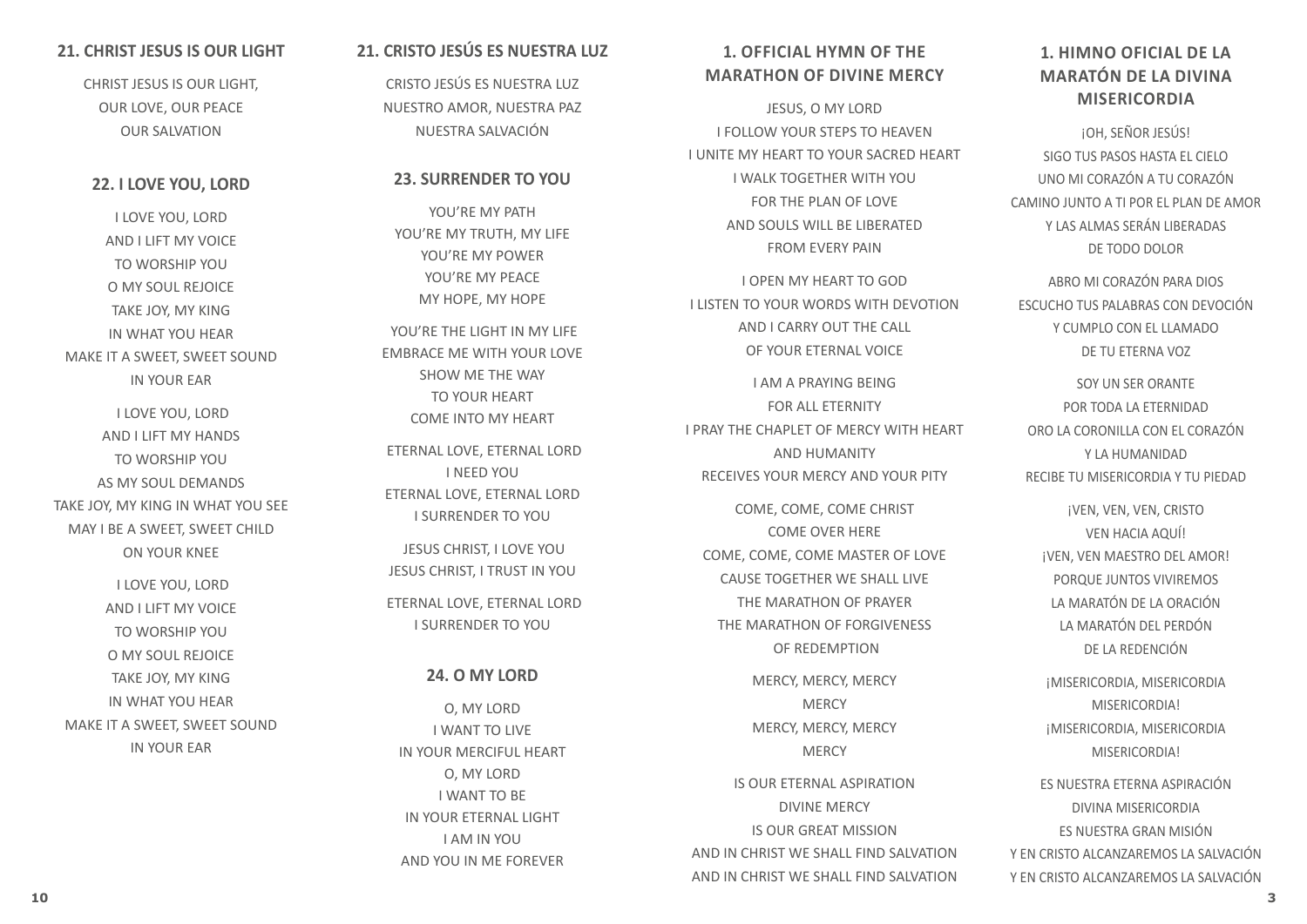#### **18. DANOS LA PAZ**

**18. GIVE US YOUR PEACE**

GIVE US YOUR PEACE, GIVE US YOUR PEACE IN OUR HEARTS, O LORD (2X)

> STAY IN HERE CLOSE TO US STAY IN HERE CLOSE TO US AND YOUR PEACE SHALL REIGN AND YOUR PEACE SHALL REIGN

GIVE US YOUR MERCY, GIVE US YOUR MERCY O LORD, GIVE US YOUR MERCY (2X)

> HAVE PITY ON THIS WORLD HAVE PITY ON THIS WORLD AND YOUR PEACE SHALL REIGN AND YOUR PEACE SHALL REIGN

> **19. CHRIST, YOU ARE LOVE**

**CHRIST** CHRIST, YOU ARE LOVE

O, MY LORD, I TRUST IN YOU O, MY LORD, I TRUST IN YOU I ADORE YOU, I ADORE YOU I ADORE YOU, O MY LORD I AWAIT YOU, I AWAIT YOU I AWAIT YOU, O MY LORD LORD, I LOVE YOU LORD, I LOVE YOU O MY LORD I LOVE YOU

**20. SACRED AND GLORIFIED HEART OF JESUS** 

> SACRED AND GLORIFIED SACRED HEART OF JESUS SACRED AND GLORIFIED SACRED HEART OF JESUS MERCY, MERCY MERCY, MERCY

DANOS LA PAZ, DANOS LA PAZ OH SEÑOR, DANOS LA PAZ (2X)

QUÉDATE AQUÍ CON NOSOTROS, SEÑOR QUÉDATE AQUÍ CON NOSOTROS, SEÑOR Y LA PAZ REINARÁ Y LA PAZ REINARÁ

MISERICORDIA,MISERICORDIA OH SEÑOR, TEN MISERICORDIA (2X)

TEN PIEDAD DE NOSOTROS, SEÑOR TEN PIEDAD DE NOSOTROS, SEÑOR Y LA PAZ REINARÁ Y LA PAZ REINARÁ

### **19. CRISTO, TU EL AMOR**

CRISTO CRISTO, TU EL AMOR

MI SEÑOR, YO CREO EN TI MI SEÑOR, YO CREO EN TI YO TE ADORO, YO TE ADORO YO TE ADORO, OH, MI SEÑOR YO TE ESPERO, YO TE ESPERO YO TE ESPERO, OH, MI SEÑOR YO TE AMO YO TE AMO YO TE AMO, OH MI SEÑOR

# **20. SAGRADO Y GLORIFICADO CORAZÓN DE JESÚS**

SAGRADO Y GLORIFICADO CORAZÓN DE JESÚS SAGRADO Y GLORIFICADO CORAZÓN DE JESÚS MISERICORDIA, MISERICORDIA MISERICORDIA, MISERICORDIA

¡OH, MI JESÚS, OH, CRISTO MÍO! REPARA CADA CORAZÓN EN LA FUENTE DE TU MISERICORDIA EN LA FUENTE DE MISERICORDIA MISERICORDIA, MISERICORDIA

**2. ¡OH, MI JESÚS!**

#### **3. LA VOZ DEL MAESTRO**

ESCUCHA LA VOZ DEL GRAN MAESTRO QUE RECONOCES DESDE LOS TIEMPOS ANTIGUOS

AGUARDO QUE ENCUENTRES MI CAMINO EN LA ORACIÓN MISERICORDIOSA

RECUERDA TU RETORNO AL ORIGEN A LA ESTRELLA, AL SOL, AL COSMOS A MI CORAZÓN SAGRADO SAGRADO

#### **4. ESTOY CONTIGO, SEÑOR**

ESTOY CONTIGO, SEÑOR PORQUE CONFÍO EN TI ESTOY CONTIGO, SEÑOR EN TU MISERICORDIA QUÉDATE CONMIGO, SEÑOR PUES NECESITO DE TI QUÉDATE CONMIGO, SEÑOR MI ALMA TE RUEGA EN DEVOCIÓN

GRACIAS, SEÑOR, GRACIAS, SEÑOR POR TANTAS BENDICIONES QUE SIEMPRE NOS DAS QUE SIEMPRE NOS DAS

#### **5. CRISTO REDENTOR**

CRISTO REDENTOR, CRISTO DE LA LUZ MISERICORDIA

#### **2. O, MY JESUS**

O, MY JESUS, O, MY CHRIST REPAIR EACH HEART IN THE FOUNTAIN OF YOUR MERCY IN THE FOUNTAIN OF YOUR MERCY MERCY, MERCY

# **3. THE VOICE OF MASTER**

LISTEN TO THE VOICE OF THE GREAT MASTER THAT YOU RECOGNIZE FROM THE ANCIENT TIMES

> I WAIT FOR YOU TO FIND MY PATH IN THE MERCIFUL PRAYER

REMEMBER YOUR RETURN TO THE ORIGIN TO THE STAR, TO THE SUN, TO THE COSMOS TO MY SACRED HEART SACRED HEART

#### **4. I AM WITH YOU O LORD**

I AM WITH YOU, O LORD BECAUSE I TRUST IN YOU I AM WITH YOU, O LORD IN YOUR MERCY

STAY WITH ME, O LORD BECAUSE I NEED YOU STAY WITH ME, O LORD MY SOUL PRAYS WITH DEVOTION

THANK YOU, LORD, THANK YOU, LORD FOR SO MANY BLESSINGS YOU ALWAYS GIVE US YOU ALWAYS GIVE US

#### **5. REDEEMER CHRIST**

REDEEMER CHRIST, CHRIST OF LIGHT **MERCY 4 9**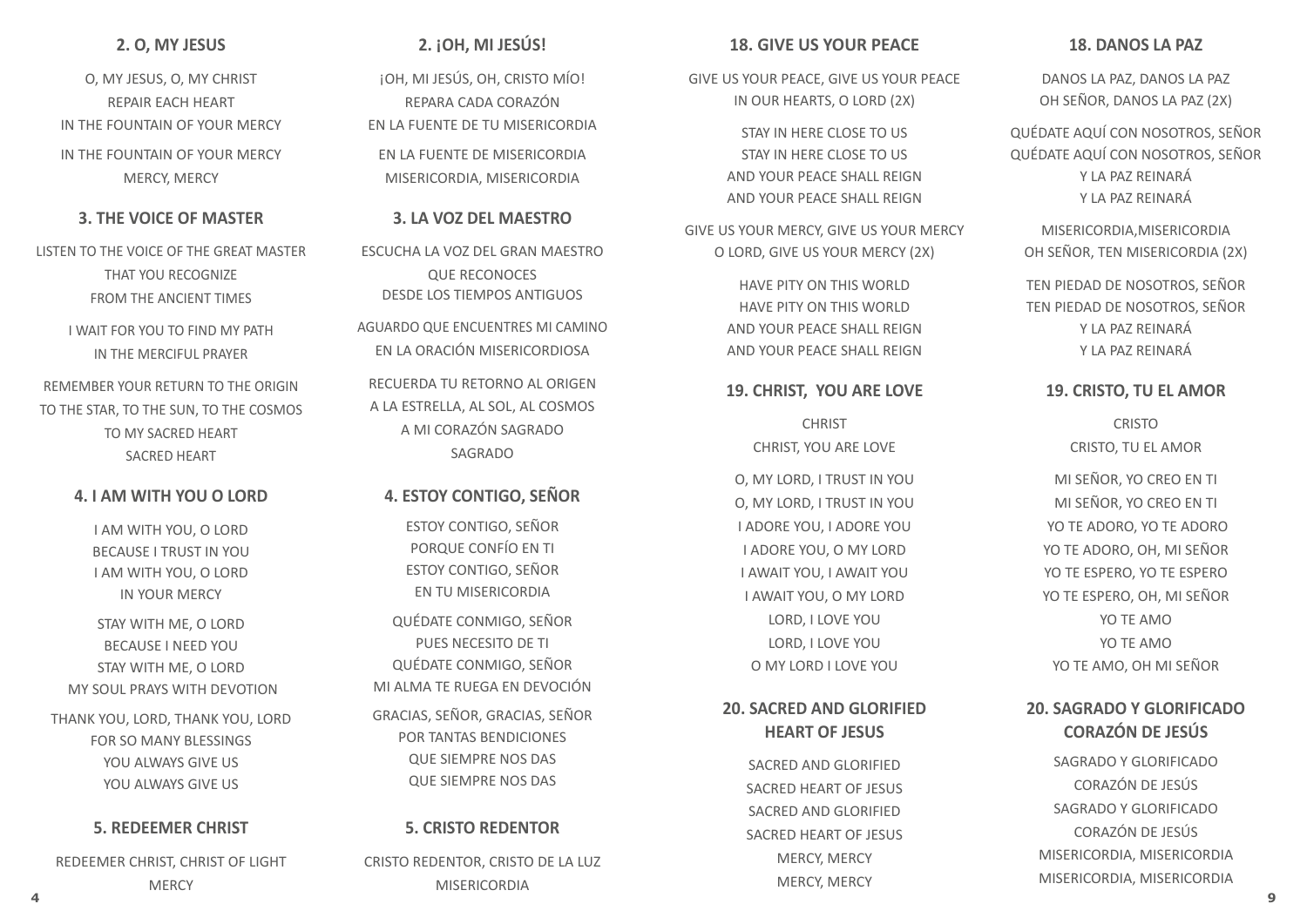# **6. VEN, ¡OH GRAN ESPÍRITU!**

**6. COME, O GREAT SPIRIT** 

COME, O GREAT SPIRIT MASTER OF LOVE CHRIST JESUS

**7. AWAKEN CHRISTS OF THE NEW TIME** 

WE ARE SUMMONED BY THE SON WHO IS RETURNING TO LIVE THE GREATER LAW THE LAW OF LOVE

CHRIST, MASTER AND SHEPHERD OF SOULS WE WILL FOLLOW YOUR PATH OF SURRENDER AND SACRIFICE OF LOVE AND FORGIVENESS

AWAKEN O CHRISTS OF THE NEW TIME AWAKEN O CHRISTS OF THE NEW TIME THE HOUR HAS ARRIVED THE HOUR OF SALVATION OF BEING REBORN IN CHRIST

**8. CHRIST, GIVE US YOUR PEACE** 

CHRIST, GIVE US YOUR PEACE, O LORD CHRIST, GIVE US YOUR PEACE, O LORD MERCY, MERCY CHRIST, GIVE US YOUR PEACE, O LORD CHRIST, OUR KING, OUR LORD MERCY, MERCY O MASTER, HAVE MERCY *I GIVE YOU MY PEACE I GIVE YOU MY MERCY* AMEN, AMEN, AMEN, AMEN

VEN, ¡OH GRAN ESPÍRITU! MAESTRO DEL AMOR CRISTO JESÚS

# **7. DESPERTAD CRISTOS DEL NUEVO TIEMPO**

SOMOS CONVOCADOS POR EL HIJO QUE YA RETORNA PARA VIVIR LA LEY MAYOR LA LEY DEL AMOR

> CRISTO, MAESTRO Y PASTOR DE LAS ALMAS SEGUIREMOS TU CAMINO DE ENTREGA Y SACRIFICIO DE AMOR Y DE PERDÓN

DESPERTAD ¡OH, CRISTOS DEL NUEVO TIEMPO! DESPERTAD ¡OH, CRISTOS DEL NUEVO TIEMPO! LA HORA YA LLEGÓ LA HORA DE LA SALVACIÓN DE RENACER EN CRISTO

#### **8. CRISTO, DANOS LA PAZ**

CRISTO, DANOS LA PAZ, SEÑOR CRISTO, DANOS LA PAZ, SEÑOR MISERICORDIA, MISERICORDIA CRISTO, DANOS LA PAZ, SEÑOR CRISTO JESÚS, CRISTO JESÚS MISERICORDIA, MISERICORDIA ¡OH MAESTRO! MISERICORDIA

*YO OS DOY LA PAZ YO OS DOY LA MISERICORDIA* AMÉN, AMÉN, AMÉN, AMÉN

# **16. PACIFICADORES DE CRISTO REDENTOR**

SEÑOR, HAZNOS LIBRES DE CORAZÓN Y PUROS DE SENTIMIENTO PARA ASÍ ENCONTRAR TU PAZ SEÑOR, HAZNOS HUMILDES MISIONEROS Y FIELES SERVIDORES PARA QUE VIVAMOS TU VERDAD SEÑOR, HAZNOS SIMPLES VERDADEROS Y MANSOS PARA TU PROMESA HEREDAR

SOMOS PACIFICADORES DE CRISTO REDENTOR SIERVOS DE SU DIVINA VOLUNTAD

LOS QUE APRENDEN A AMAR CON LA ESENCIA DEL CORAZÓN LOS QUE AMAN A SUS HERMANOS COMO SON LOS QUE AMAN CON LA ESENCIA DEL CORAZÓN

AQUÍ ESTAMOS, SEÑOR EN HUMILDAD Y ABIERTOS DE CORAZÓN LIBERA NUESTRO ESPÍRITU CONSÁGRANOS A TI HIJOS DEL PRIMOGÉNITO SEREMOS

**17. MISERICORDIA, VEN**

PACIFICADORES DE CRISTO REDENTOR

MISERICORDIA, MISERICORDIA MISERICORDIA VEN, MISERICORDIA, VEN ESPÍRITU DIVINO, ESPÍRITU DIVINO ESPÍRITU DIVINO VEN, CRISTO JESÚS, VEN

# **16. PEACEMAKERS OF THE REDEEMER CHRIST**

LORD, MAKE US FREE OF HEART AND PURE OF FEELING SO THAT WE MAY FIND YOUR PEACE LORD, MAKE US HUMBLE MISSIONARIES AND FAITHFUL SERVERS SO THAT WE MAY LIVE YOUR TRUTH LORD, MAKE US SIMPLE TRUTHFUL AND MEEK TO INHERIT YOUR PROMISE

> WE ARE PEACEMAKERS OF THE REDEEMER CHRIST SERVERS OF HIS DIVINE WILL

THOSE WHO LEARN TO LOVE WITH THE ESSENCE OF THE HEART THOSE WHO LOVE THEIR BROTHERS AND SISTERS AS THEY ARE THOSE WHO LOVE WITH THE ESSENCE OF THE HEART

HERE WE ARE, LORD IN HUMILITY AND WITH OPEN HEARTS LIBERATE OUR SPIRITS CONSECRATE US TO YOU

CHILDREN OF THE FIRSTBORN WE SHALL BE MAKERS OF THE PEACE OF CHRIST REDEEMER CHRIST

#### **17. MERCY COME**

MERCY, MERCY **MERCY** COME, DIVINE MERCY, COME DIVINE SPIRIT, SACRED SPIRIT HOLY SPIRIT COME, CHRIST JESUS, COME